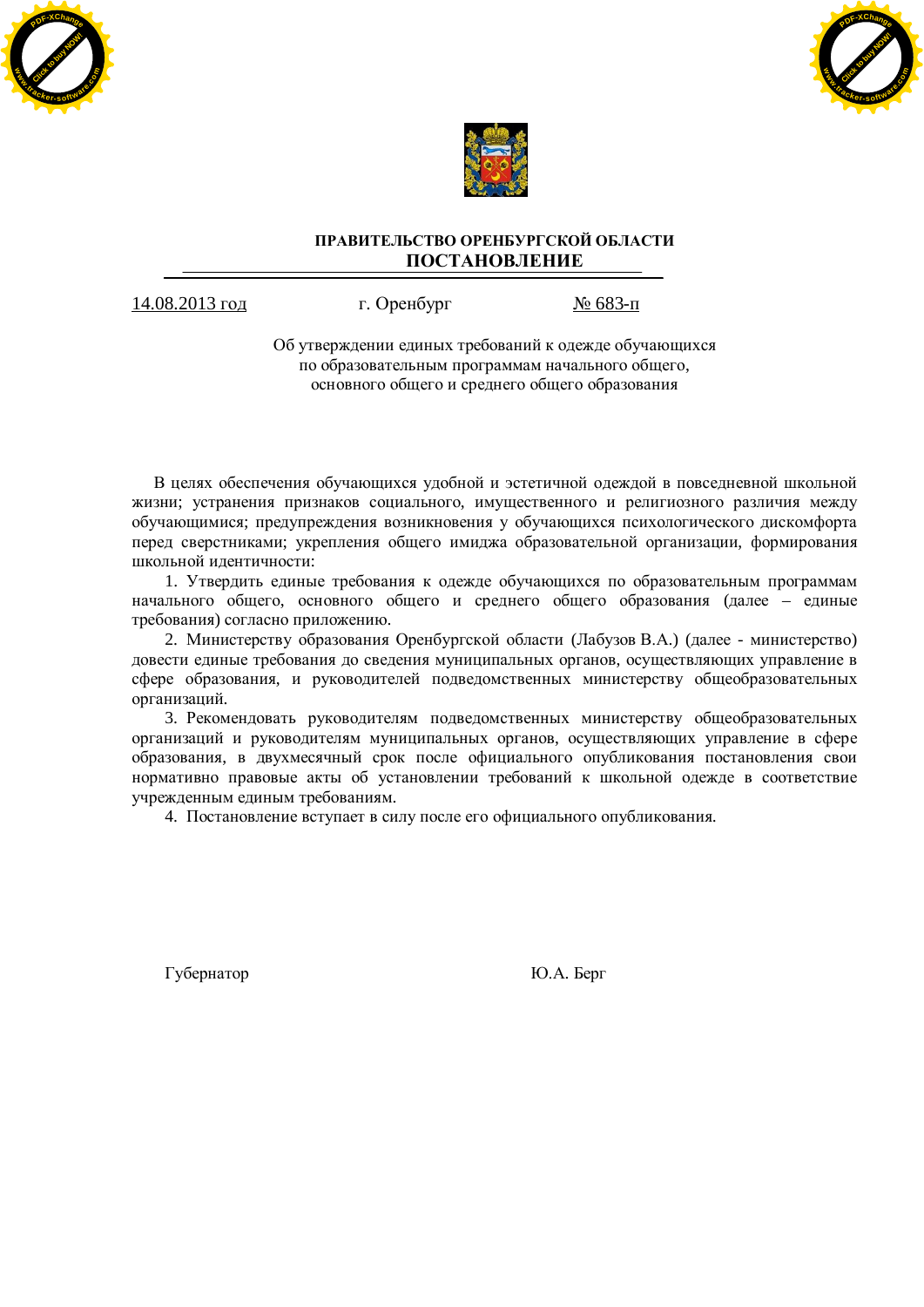



### **Единые требования**

# к одежде обучающихся по образовательным программам начального общего, **основного общего и среднего общего образования**

#### **І.** Общее положение

1. Единые требования к одежде обучающихся по образовательным программам начального общего, основного общего и среднего общего образования (далее – единые требования) и обязательность ее ношения устанавливаются локальным нормативным актом образовательного учреждения (организации) с учетом потребностей малообеспеченных и многодетных семей.

2. Общий вид одежды обучающихся по образовательным программам начального общего, основного общего и среднего общего образования (далее - обучающиеся), ее цвет, фасон определяется органом государственно-общественного управления образовательного учреждения (организации) (управляющим советом, попечительским советом, общешкольным родительским собранием, родительским комитетом и другими).

3. Одежда обучающихся должна соответствовать санитарно-эпидемиологическим правилам и нормативам 2.4.7/1.1.1286-03 «Гигиенические требования к одежде для детей, подростков и взрослых, товарам детского ассортимента и материалам для изделий (изделиям), контактирующим с кожей человека».

4. Одежда обучающихся должна соответствовать погодным условиям и месту проведения учебных занятий, температурному режиму в помещении, не должна содержать аксессуаров с травмирующей фурнитурой, символикой асоциальных неформальных молодежных объединений, а также пропагандирующих психоактивные вещества и противоправное поведение.

5. Внешний вид и одежда должны обучающихся должно соответствовать общепринятым в обществе нормам делового стиля и носить светский характер.

#### **II.** Виды одежды обучающихся

6. Образовательные учреждения (организации) вправе устанавливать следующие виды одежды обучающихся:

- повседневная школьная одежда;

- парадная школьная одежда;
- спортивная школьная одежда.

7. Повседневная школьная одежда для мальчиков и юношей: брюки классического покроя, пиджак или жакет нейтральных цветов (серый, черный) или неярких оттенков синего, темнозеленого, коричневого цветов (возможно использование ткани в клетку или полоску в классическом цветовом оформлении); однотонная сорочка сочетающейся цветовой гаммы; аксессуары (галстук, поясной ремень).

Повседневная школьная одежда для девочек и девушек: жакет, жилет, юбка или сарафан нейтральных цветов (серый, черный) или неярких оттенков бордового, синего, зеленого, коричневого и других цветов (возможно использование ткани в клетку или полоску в классическом цветовом оформлении), рекомендуемая длина юбок – не выше 10 см от верхней границы колена и не ниже середины голени; непрозрачная блузка (длина ниже талии) сочетающейся цветовой гаммы.

8. Парадная одежда используется обучающимися в дни проведения праздников и торжественных линеек.

Для девочек и девушек парадная школьная одежда состоит из повседневной школьной одежды, дополненной светлой блузкой или праздничным аксессуаром, который определяется образовательным учреждением самостоятельно.

Для мальчиков и юношей парадная школьная одежда состоит из повседневной школьной одежды, дополненной светлой рубашкой или праздничным аксессуаром, который определяется образовательным учреждением самостоятельно.

9. Спортивная одежда: спортивные шорты, спортивный костюм и спортивная обувь.

Спортивная одежда используется обучающимися на занятиях по физической культуре.

10. В холодное время года допускается ношение обучающимся джемперов, свитеров и пуловеров сочетающейся цветовой гаммы.

11. Одежда обучающихся может иметь отличительные знаки образовательной организации (класса, параллели классов): эмблемы, нашивки, значки, галстуки и другое.